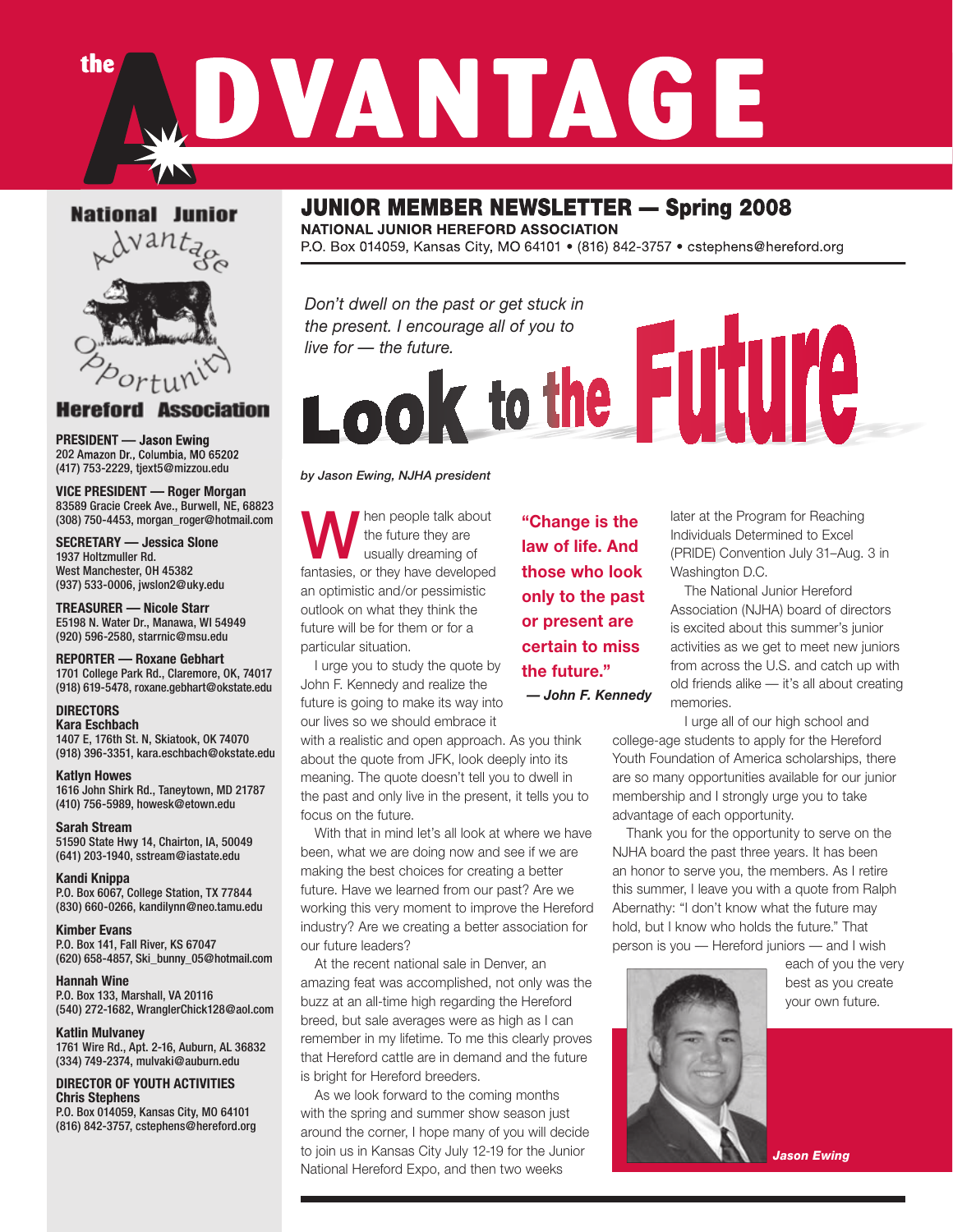

*by Greg Groce*



Lord we need your help, lend us your ear The prayers of young cowmen to hear Prayer bells of heaven we want to ring Watch over us and our show string

Whether we're on the wash rack or in the stall May your protecting hand be on us all As we lead our cattle proud for the judge to see May others see you living in me

# Hereford Youth Scholarships: It's Worth Your Time To Apply

### *by Roger Morgan, NJHA vice president*

If you are a high school or a college student and are a member of the National Junior Hereford Association, then you should be jumping at the chance to take advantage of the many scholarship opportunities available to you to help finance your education. The Hereford Youth Foundation of America (HYFA) offers more than \$40,000 worth of scholarships and awards to deserving Hereford youth each year.

The scholarships include the Herdsman scholarship, Junior Merit Award, Golden Bull Achievement Awards and HYFA scholarships and many others.

The scholarship application to apply for these scholarship's are not difficult to complete. The American Hereford Women and the National Organization of Poll-ettes recently made changes to offer a standardized application for many of the scholarships and awards which are given this summer.

For many of them you will need to attach an essay about your involvement in the Hereford industry. You will also need a transcript of your high school or college and some require letters of recommendation.

These forms will only take you approximately three to four hours to complete. Many of the scholarships also require an interview. Keeping a record of all your Hereford activities through the years makes these much easier to complete. Applying for the HYFA scholarships is well worth your time. Besides the monetary award, many come with a beautiful plaque that you will be proud to display. It also gives you a great feeling of accomplishment to see your hard work and participation in Hereford activities pay off.

Being recognized as a HYFA scholarship recipient is a humbling experience as you receive recognition from the adults in the Hereford industry that you have always looked up to and tried to model your life around.

# JNHE Updates

*Make note of the changes below concerning Junior National Hereford Expo (JNHE) entries, contests and scholarships.*

Early JNHE entry deadline: May 9, postmark date

Final JNHE entry and ownership deadline: June 2, postmark date

### New scholarship application

The American Hereford Women (AHW) and the National Organization of Poll-ettes (NOP) have combined five individual scholarship applications into one condensed application form. The John Wayne Memorial, Golden Bull Achievement, Future Cattleman, Ed Bible and Poll-Ette Founders Scholarships are now all in one condensed application. The deadline to submit the new scholarship application is May 1. This deadline applies to all awards and scholarships listed. All scholarships will be awarded at the JNHE this July.

Also, younger junior members don't forget about the Prospect Awards. That deadline is May 1.

### Grill-off adds adult division

Get your aprons on adult Hereford breeders. AHW has added an adult division to the Great American Hereford Grill-off. The adult team division is open to adult members only — ages 22 and up. The team can consist of two to six members. Only one adult team per state.

### Extemporaneous speech contest added

You want to speak your mind? Then compete in the new extemporaneous speech contest that will debut this summer. The NOP is sponsoring this new contest to offer another platform for juniors to gain knowledge and beneficial skills.

#### Illustrated speech contest changes announced

For all age divisions of the illustrated speech contest a minimum of one illustration or visual aid must be prepared and used. Types of illustrations contestants are encouraged to use are charts, diagrams, props, inanimate models, puppets, posters etc. The use of electronic devices will not be accepted this year, which means no Powerpoint®, videos, computers or slides.

### Herdsman voting changed

A nomination committee will observe exhibitors throughout the week of the JNHE and nominate a slate of individuals for the Herdsman of the Year award. Exhibitors will make final selection by a secret ballot vote. Voting will take place during the time that state members vote for Outstanding Junior Member. This will be by secret ballot. Each state advisor will be responsible for collecting ballots and will turn those ballots in to the show office when they submit their outstanding state junior member winner. Outstanding Herdsman ballots must be turned in to the show office by noon on Thursday, July 17, 2008.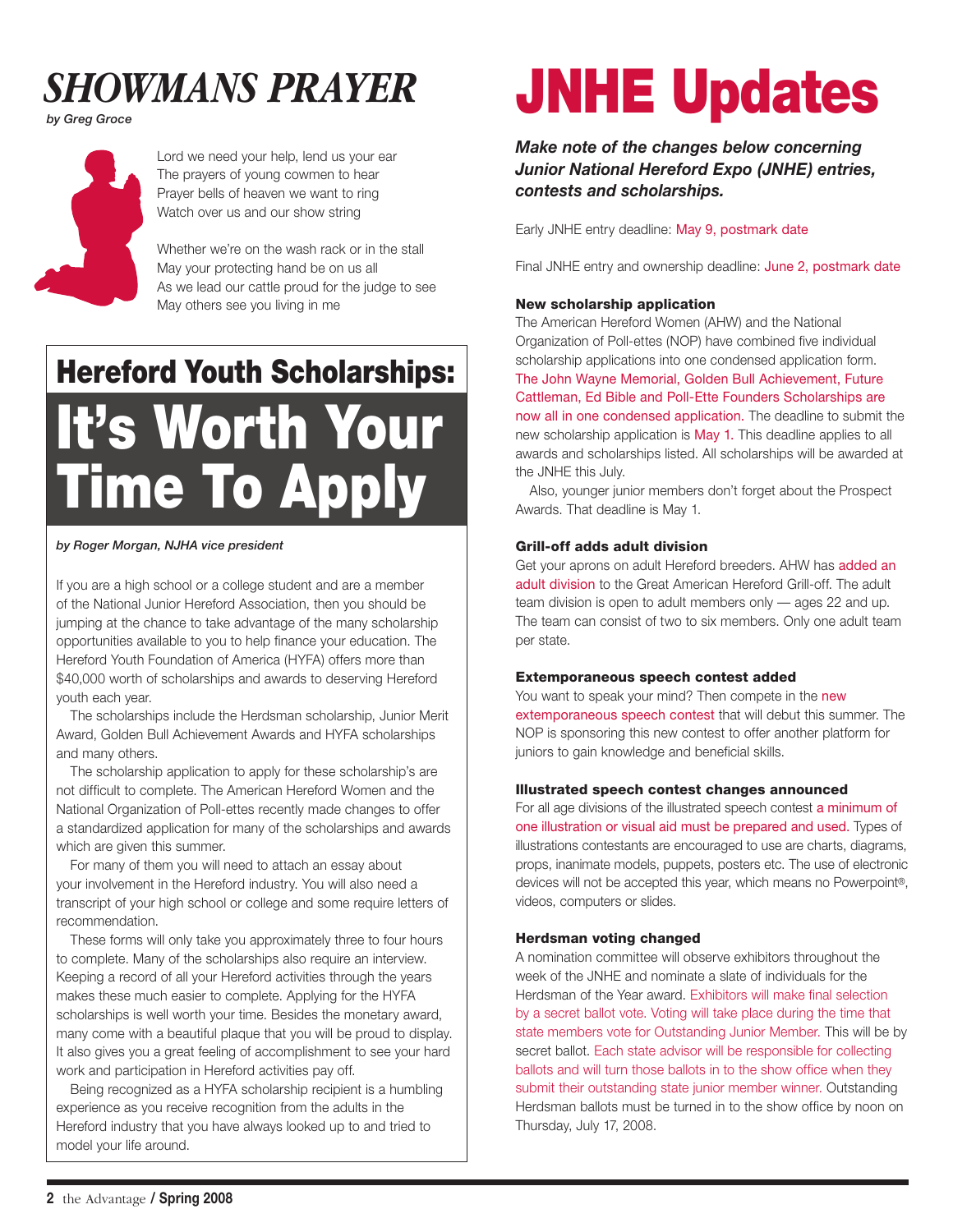# *Just Do it!*

*by Hannah Wine, NJHA director*

The Junior National Hereford Expo (JNHE) will be here before we know it. So now is the perfect time to get a jump on planning for contests at this summer's JNHE!

If you can't make it to this year's JNHE, you can still take part in some of the contests. The deadline for the photography contest is June 1. Or you can make a promotional poster for 2008 JNHE theme "Herefords in the Heart of America" and send it with another junior traveling to Kansas City or your state advisor can bring it.

Do you think you have a really great advisor? Nominate him or her for the Advisor of the Year award. Nominations are due at the American Hereford Association (AHA) by July 1. For all you collegeage kids or high school students, there are many scholarships to apply for sponsored by the Hereford Youth Foundation of America (HYFA) and with the new scholarship application format, this is the year to get started.

If you are planning to be in Kansas City, but not bringing any cattle, there are still a lot of options to keep you busy. With all the contests to participate in and help your state win the Golden Pitchfork Award, you won't have a dull moment. There is something for everyone — 3-on-3 basketball, judging, illustrated speech, team marketing, Great American Hereford Grill-off (a new adult division has been added this year) and the National Organization of Poll-ettes have added a new extemporaneous speech contest. Whether it's your first JNHE and you want to give the Mentor Program a whirl, or it's your last and your state is determined to win the team fitting contest, start getting organized now! Don't procrastinate.

At your spring state association meeting, don't forget to get the state scrapbook organized and ready for display in the scrapbook contest. Start organizing your teams for team marketing, Hereford bowl and team fitting. And when that is all taken care of and your looking for something to do, go spend a few extra hours with your heifers to get them ready for those long heats of showmanship!

For more information about JNHE contests, visit the National Junior Hereford Association Web site, j*rhereford.org*, and click on the "Contests and Awards" link. Or contact your state advisor.

# Meet the **National Queen**

*by Roxanne Gebhart, NJHA Director*

The month of January has come and passed, and for most people this means we are closer to spring and the New Year is off to a great, but



**Lindsay Bielema**

cold, start. However, for cattle enthusiasts this means that one of the biggest events of the year has come and gone with a blink of the eye — the National Western Stock Show in Denver. For the Hereford breed, this also means that a new National Polled Hereford Queen has been crowned.

The newly crowned queen is Lindsay Bielema. Lindsay is the 21-year-old daughter of Dave and Jill Bielema, Ada, Mich. She is a student at Calvin College, Grand Rapids, Mich., where she is studying to be a physician's assistant.

Lindsay says she enjoyed running for queen in Denver and her most enjoyable memory was getting to know all the wonderful young ladies who were competing for the title.

Lindsay began showing Belted Galloway cattle at her county fair in eighth grade. When she was in high school, she switched to showing Herefords. The switch was permanent for Lindsay and her family because they love to exhibit and manage the docile and economic breed.

Lindsay plans to continue her involvement in the Hereford industry throughout the remainder of her junior show career as well as throughout the time her sisters continue to show and participate in the junior program. Lindsay is proud to be our new queen and is excited about traveling across the country to promote the Hereford breed.

## Calling All National Junior Board Candidates!

### *by Katlyn Howes, NJHA director*

Consider the following questions: Do you love meeting new people? Traveling to new places? Helping others? Do you consider yourself a leader? Finally, do you have a passion for the Hereford breed?

If you answered, "Yes!" to any of these questions, then I have another question for you… Have you ever considered becoming a candidate for the National Junior Hereford Association Board of Directors? Making the commitment to run for the junior board can seem intimidating at first. But I assure you; just the experience of running is well worth the time and effort.

As a candidate, you will meet more people at the Junior National Hereford Expo (JNHE) than you ever thought possible, including both juniors and adult breeders. Running for a national office allows you the

opportunity to be a voice for your fellow juniors. You can make your ideas heard, and work toward positive change for the NJHA and the Hereford breed as a whole.

Speaking from experience, running for the NJHA board is something you will not regret. The lifelong friendships, knowledge of the breed and industry, and professional experience you will gain during your term all amount to an unforgettable experience that is life changing. Are you ready to jump in? Contact Chris Stephens or one of the current junior board members if you have any questions! We're always happy to talk to you and we all encourage each of you to run for the junior board and to take advantage of this great opportunity.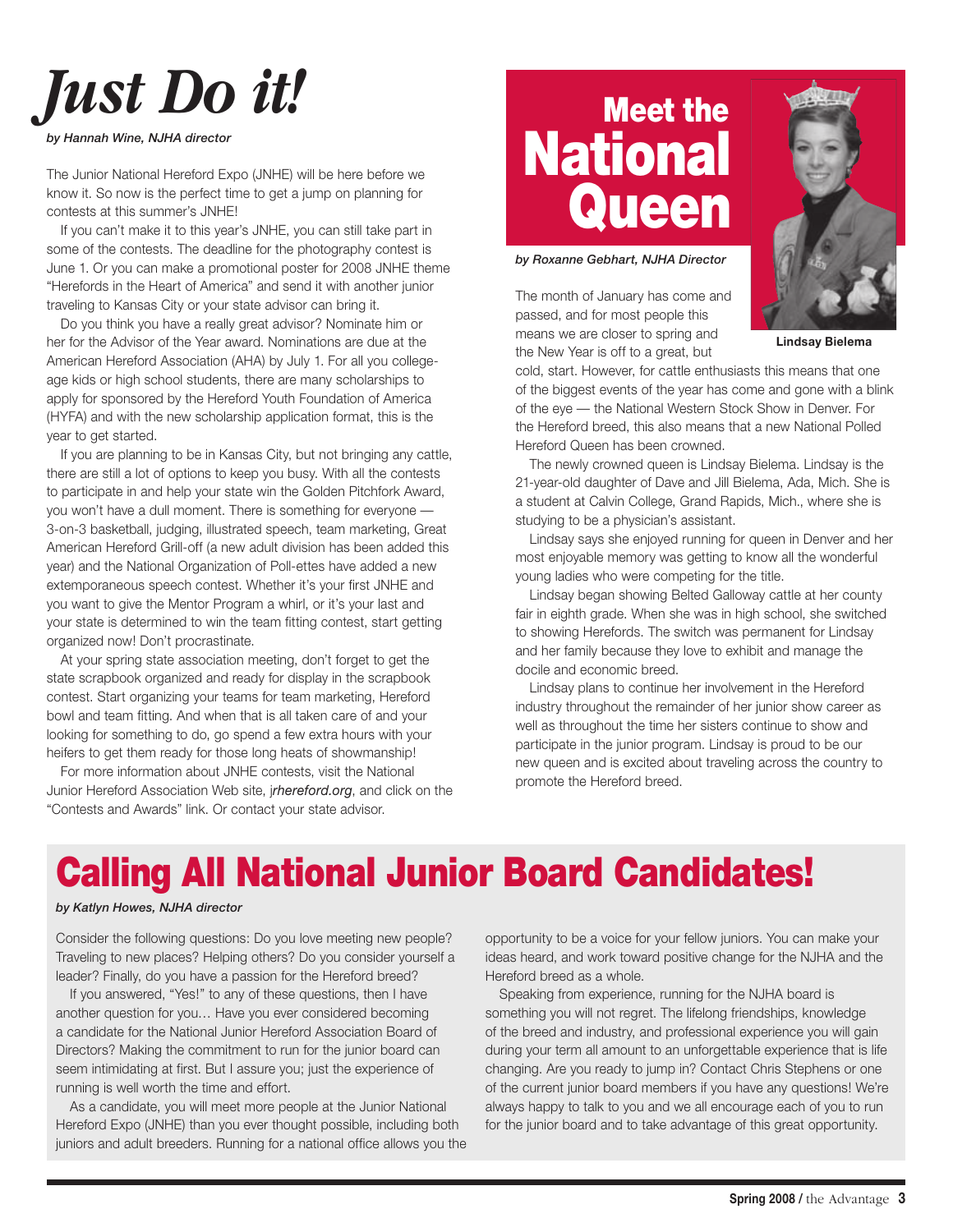# Meet Your NJH

### Kara Eschbach, Skiatook, Okla.

**Age:** 22

**College:** Oklahoma State University **Major:** Animal science



**Extracurricular activities:** Work, work and more work! **How did you get involved in the Hereford breed?** It's a family thing, my uncles showed and so did my older sisters. Thank goodness I got into a Hereford family!

**Favorite song:** "Dream On" by the Oak Ridge Boys

**Favorite quote:** *You gain strength, courage and confidence by every experience in which you really stop to look fear in the face. You must do the thing you think you cannot do. — Eleanor Roosevelt*

**Favorite board memory:** The "board bonding" van rides where we have 13 people plus luggage traveling across country, it can get quite comical.

**Goals for NJHA board:** Keep working on our teamwork and communication.

**Advice for other NJHA members:** Hard work will get you so far in life, so always work hard and give your all to get what you want in your life and you will have no regrets. Champions are made while no one is looking. Most people miss opportunity because it is dress in overalls and looks<br>like work!

### Katlyn Howes, Taneytown, Md. **Katilyn**

**Age:** 20

**College:** Elizabethtown College

Major: English secondary education, minor in theater

**Extracurricular activities:** Acting in plays and musicals, writing and being president of the Maryland Junior Hereford Association.

**How did you get involved in the Hereford breed?** I have been involved with Herefords ever since I helped my mom wash heifers as soon as I could walk.

**Favorite pastime:** Acting or going to see plays.

**Favorite quote:** Success is what happens when you wan<sup>t</sup> something badly enough to do what it takes to get it.

**Favorite NJHA memory:** Being given my blazer at the awards banquette in Milwaukee.

**Favorite board memory:** The road trips and van rides definitely take the cake!

**If you could trade places for a week with any influential person who would it be and why?** It would be Hillary Clinton, so I could drop out of the presidential race.

**One experience you would not trade for a million dollars:**

Growing up on a farm. I have learned work ethic and responsibility that I know half of the people in my college will never learn to have.

**Advice for other NJHA members:** Take every opportunity that comes your way, even if you're a little unsure about it at first. Jump in! Take life by the horns!

### Kimber Evans, Fall River, Kan.

**Age:** 21

**College:** Kansas State University **Major:** Dual major in ag economics and animal science

**How did you get involved in the Hereford breed?** I was born into the Hereford breed. Our family has been raising and/or using Hereford cattle in our commercial operation dating back more than 90 years.

**Favorite pastime:** Sports of any kind, especially running and basketball

**Favorite quote:** *Life isn't a matter of milestones, but of moments. — Rose Kennedy*

**Favorite NJHA memory:** Anything to do with the Junior National Hereford Expo (JNHE).

**If you could trade places for a week with any influential person who would it be and why?** Mother Theresa, I think it would be amazing to be able to reach out and help so many different people around the world.

**What is the first thing you would buy if you won the lottery?** Pay off all school loans, purchase some land back home and invest my money for the future.

**Goals for NJHA board:** I want to be a welcoming, approachable representative of the Hereford breed, and for all members to feel comfortable and enjoy getting involved in activities, both in and out of the showring.

**Advice for other NJHA members:** Always follow your heart and dreams, and make every moment count. Life is too short to sit back and watch it fly past you, so jump up and get in the race!

### Roxane Gebhart, Claremore, Okla.

**Age:** 20

**College:** Oklahoma State University **Major:** Animal science/business



K i mber

**How did you get involved in the Hereford breed?** I was born to be in the cattle industry, I absolutely love it. And what better breed than Hereford, good cattle but more importantly good people. Cattle are my life affair and my passion.

**Favorite quote:** *Perception is reality.*

**Favorite NJHA memory:** Getting my coat

**If you could trade places for a week with any influential person who would it be and why?** My mom. I know it's cheesy but she is mamma G what else is there to say.

**What is the first thing you would buy if you won the lottery?** New barn and fence, couple of recipient cows. I might pay OSU if I didn't run out of money of the first couple of things, ha!

**One experience you would not trade for a million dollars:** Being in the military, it is an awesome experience that very few step up to. It has been a real eye opener that has let me grow a lot as a person and citizen of America the great.

**Goals for NJHA Board:** Keep up the teamwork that we have established.

**Advice for other NJHA members:** Do what makes you happy, don't worry about all of the people and little things in the background because in 50 years you will remember the decision you made not what was going on behind that decision.

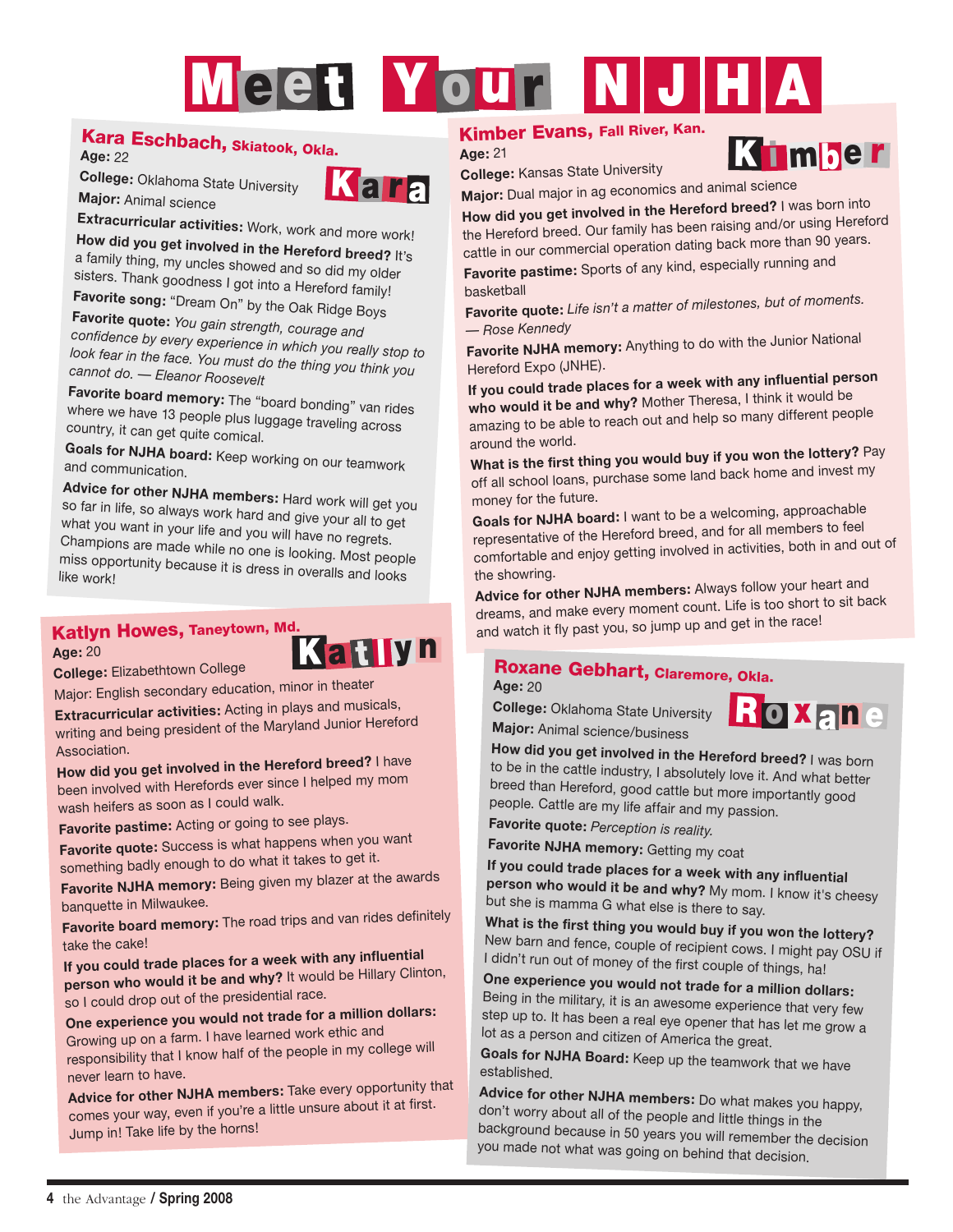# Board of Directors

### Kandi Knippa, Seguin, Texas

**College:** Texas A&M University

**Age:** 19



**Major:** Animal science, minor in business

**Favorite pastime:** Anything to do with sports, cattle, friends and family.

**Favorite quote:** *"Do not go where the path may lead; go instead where there is no path and leave a trail" and "Smile a while, then others will smile, and soon you will have miles and miles of smiles, then life is all worthwhile."*

**Favorite NJHA memory:** JNHE in Denver was definitely my favorite one thus far. Anytime spent with my family and friends at Hereford events as well as pulling up to a show and seeing everyone, knowing how great the week is going to be, always brings a smile to my face.

**Favorite board memory:** The night I received my jacket. I almost missed it because we were taking pictures for winning quiz bowl and Kim Herman told me to hurry up and go sit down. When Catie Sims walked towards me and handed me her jacket while she was crying, I realized the impact that this would have on the rest of my life as well as the fact I was now in the position to help make our association even better.

**What is the chore you like/dislike the most?** Like: Weird as it may seem, I love rinsing cattle at 3 in the morning when we are the only ones in the barn so we blast the radio and I sing to anybody who will listen. Dislike: Breaking down after a show — so dull, boring and not fun at all!

**Goals for NJHA board:** I would like for our association to continue to be one of the elite junior associations in the nation. As we expand, we need to encourage all juniors to become active and take advantage of the various activities that are beneficial to them as well as become active roles in the growth of the Hereford industry.

### Jessica Slone, West Manchester, Ohio

**Age:** 20 **College:** University of Kentucky

Major: Agricultural education



**Extracurricular activities:** Education Society, CERES Sorority, Collegiate FFA

**How did you get involved in the Hereford breed?** When I was 7 years old my grandfather gave me one Hereford heifer from his herd, as he did every grandchild to begin their 4-H career.

**Favorite food:** Steak and mashed potatoes

**Favorite quote:** *Everything happens for a reason.*

**Favorite NJHA memory:** Watching the Ohio Beef Bowl team in 2006 make it to the buzzer round and then surprise everyone by winning!

**Favorite board memory:** The year I was running and I had to referee peewee 3-on-3 basketball; I learned so much about myself and about how passionate our NJHA juniors can be.

**If you could trade places for a week with any influential person who would it be and why?** Oprah, just to see how many people I could help with her connections and money!

**What three people dead or alive would you like to invite to dinner?** My grandfather who passed when I was still in high school, my best friend Dana who lives in Maryland, and Mr. Helsinger, he was a great cattlemen and grandfather that I was never able to meet.

**One experience you would not trade for a million dollars:** Growing up with just my dad and my brother. We might have some hard times but I always know there are two men in my life that care about me and will support me no matter what happens in life.

**What is the chore you like/dislike the most?** Like: Riceroot brushing and experimenting with different mixtures of hair conditioners. Dislike: Definitely thawing out hoses to fill water tanks!

**Goals for NJHA board:** For every member, whether they have two head or 200 to feel like equals and to help them all be successful in whatever endeavors they choose!

**Advice for other NJHA members:** Never let someone else tell you what you are capable of achieving, miracles happen every day and people, even wise people can be wrong.



# N J H A

### *2007-08 NJHA BOARD OF DIRECTORS*

*Front row (l to r) are: Jason Ewing, Fordland, Mo., president; Roger Morgan, Burwell, Neb., vice president; Jessica Slone, W. Manchester, Ohio, secretary; Nicole Starr, Manawa, Wis., treasurer; and Roxane Gebhart, Claremore, Okla., reporter. Back row (l to r) are: Kimber Evans, Fall River, Kan.; Kandi Knippa, Seguin, Texas; Kara Eschbach, Skiatook, Okla.; Sarah Stream, Chariton, Iowa; Hannah Wine, Marshall, Va.; Katlin Mulvaney, Opelika, Ala.; and Katlyn Howes, Taneytown, Md.*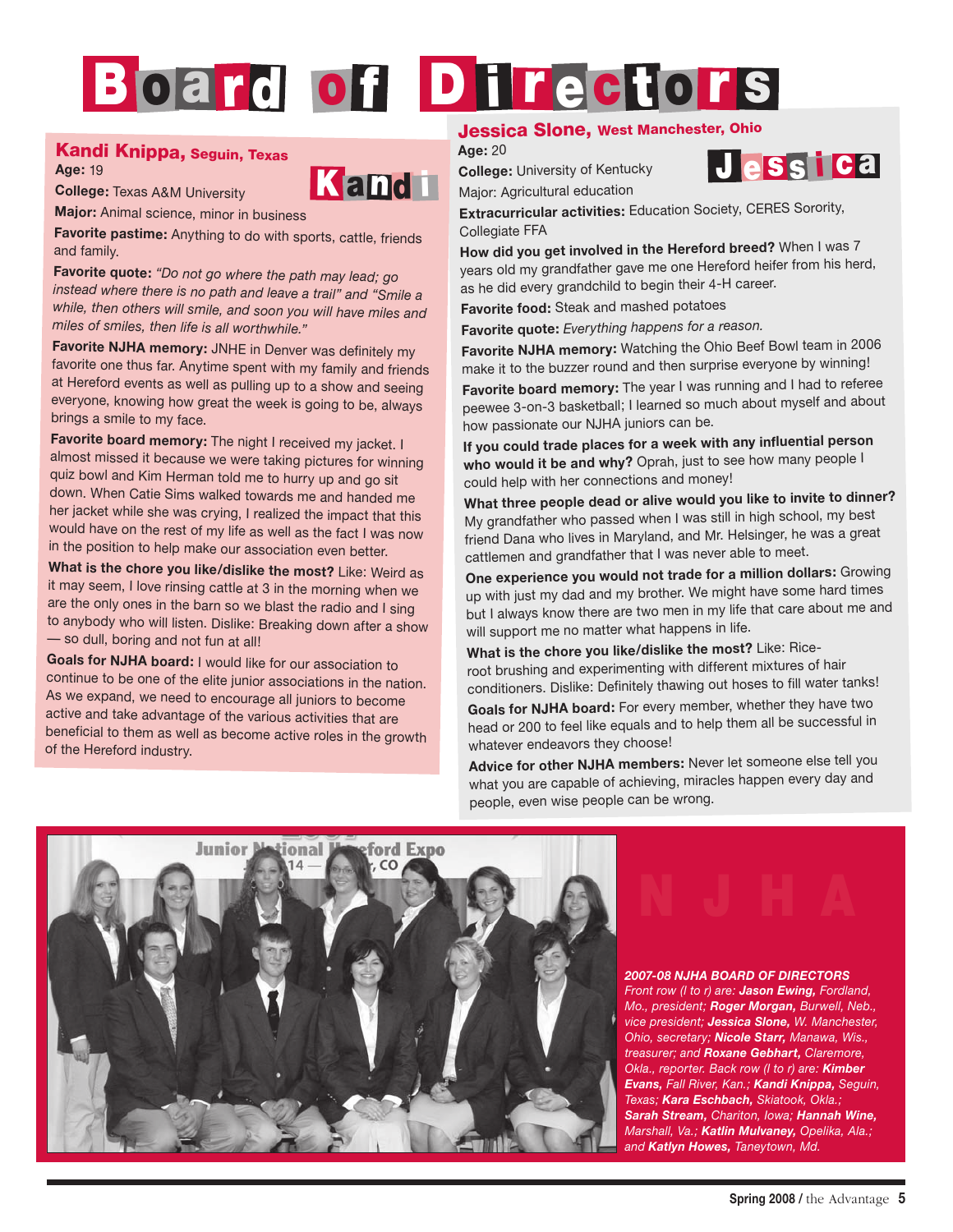### M e e t Y our N J H A B oard of D i rectors *continued*

### Roger Morgan, Burwell, Neb.



**College:** University of Nebraska-Lincoln

**Major:** Animal science

**Age:** 20

**Extracurricular activities:** Livestock judging, Block & Bridle, spending time with family and friends

**How did you get involved in the Hereford breed?** I was born into the Hereford breed.

**Favorite quote:** *Life is like wrestling with a gorilla; you don't quit when you want to you quit when the gorilla wants to.*

**Favorite NJHA memory:** PRIDE convention at Kansas State in 2005. This was the year that I roomed with some of the board members and was convinced to run for the board.

**What three people dead or alive would you like to invite to dinner?** John Wayne, Roy Rogers and Gene Autry

**What is the first thing you would buy if you won the lottery?** A ranch in the Nebraska Sandhills.

**One experience you would not trade for a million dollars:** Every single JNHE and PRIDE Convention.

**What is the chore you like/dislike the most:** Like: checking calves on a nice spring day. Dislike: checking calves on a negative degree day.

**Goals for NJHA Board:** To increase participation in all the various activities the Hereford association offers, from state and regional shows to pride convention and scholarships.

**Advice for other NJHA members:** Always follow your heart no matter what everyone else is doing or telling you to do.

### Hannah Wine, Marshall, Va. **Age:** 20

College: Kansas State University **Major:** Ag communications



**Extracurricular activities:** Virginia Junior Hereford Assciation president, K-State Collegiate Cattlewomen and photography.

**How did you get involved in the Hereford breed?** I got my first cow for my 5th birthday and it was Hereford cow and calf and I've been hooked ever since!

**Favorite quote:** *If you don't jump, you'll never fly! — Anon.* **Favorite board memory:** Finding other board members in airports and watching movies on the floor of the Jackson, Miss., airport!

**If you could trade places for a week with any influential person who would it be and why?** My brother, Ian, he's a professional ballet teacher for American Ballet Theatre in New York Center and he has the opportunity to work with all sorts of different kids from all sorts of backgrounds.

**What is the first thing you would buy if you won the lottery?** A new show barn and a new truck.

**One experience you would not trade for a million dollars:** Running for the junior board.

**What is the chore you like/dislike the most?** Like: Rinsing heifers. Dislike: Putting rolls of hay out or trying to catch loose cattle in the road that have torn threw fence, or fixing fence.

**Goals for NJHA board:** For the juniors who haven't done so yet, to become more involved in the leadership training and opportunities that the NJHA has to offer, especially the juniors from the smaller state associations. Also, for PRIDE Convention 2008 in Washington, D.C., to be best one yet!

**Advice for other NJHA members:** Plan ahead, never underestimate yourself or anyone else; at least consider taking all of the opportunities that are given to you.

### Katlin Mulvaney, Opelika, Ala. **Age:** 20

**College:** Auburn University

**Major:** Agriculture communications, minor in political science

**Extracurricular activities:** Agriculture Ambassador, Ag Council, Block & Bridle, Young Farmers, Auburn University College Republicans and babysitting.

**Favorite quote:** *What you leave behind is not what is engraved in stone monuments, but what is woven into the lives of others.*

**Favorite NJHA memory:** Walking down aisle after aisle of Hereford-filled stalls and seeing and talking to so many friends! I love the fact that I can be a friend to so many people across the states.

**Favorite board memory:** So far my favorite board memories are growing closer as a unified team. Love laughing, joking around and waking Jessica up every hour to ask what time it is.

**One experience you would not trade for a million dollars:** Never living in the city! I love being raised in the beef cattle industry, being able to be in 4-H and show growing up is something I would never trade, ever.

**Goals for NJHA board:** Would love to see and increase the participation throughout all of the activities at JNHE and PRIDE Convenion, from as many states as possible. With this increase of participation, I believe, that would lead to better communication throughout all of the membership, AHA staff, junior board members and the advisors on the state level.

**Advice for other NJHA members:** Put others before yourself and you'll be happy and be able to sleep at night knowing you made a difference in someone's life, wither you ever find out about it or not, doesn't matter.

## Kat lin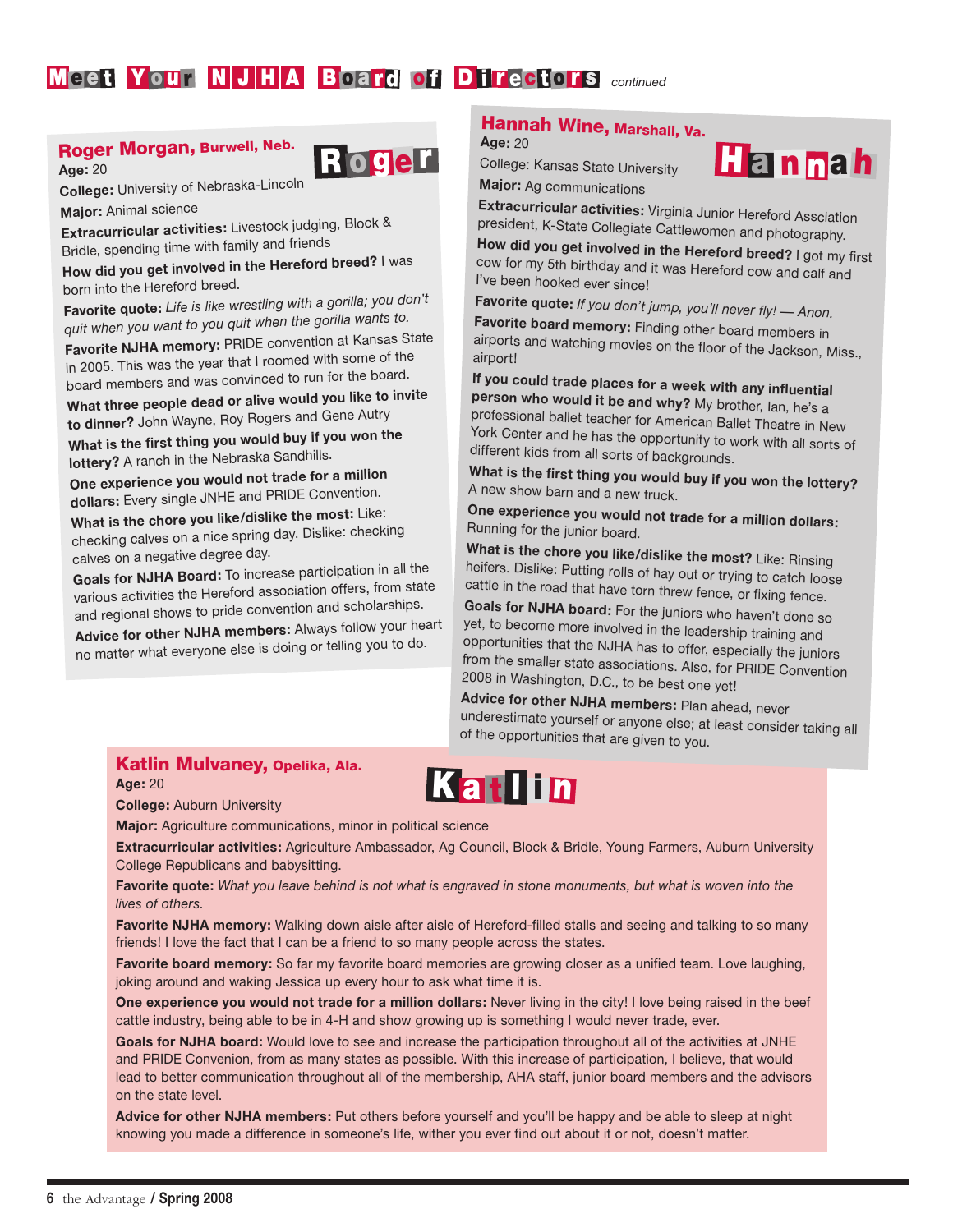### Sarah Stream, Chariton, Iowa

**Age:** 20

**College:** Iowa State University



**Major:** Agricultural education-communication, minor animal science

**Extracurricular activities:** Block & Bridle, Iowa Junior Hereford Association president, spending quality time (mostly at cattle shows) with family and friends

**Favorite pastime:** Laughing with friends and working with calves **Favorite heifer:** Lucy my reserve owned horned female at 2007 JNHE and the best showmanship heifer I've ever had. I think she might even be part human, because she practically speaks our language.

**Favorite quote:** *Amateurs built the Ark; Professionals built the Titanic.*

**Favorite NJHA memory:** 2006 JNHE when I ran for the junior board. I got to meet so many juniors and they took the time to tell me what they would like to see as the future of the NJHA and its junior leadership; making new friends from all over is always a high point in my life, so if you haven't already, make it a point to introduce yourself!

**If you could trade places for a week with any influential person who would it be and why?** I wouldn't do it because I would miss out on so much of my own life! My Heavenly Father, my family and friends and the ongoing opportunities and experiences in my life are far too much to pass up even if just for a week!

**What is the first thing you would buy if you won the lottery?** I would buy my parent's farm, pay off some bills, trade in the white Ford on a Western Hauler, and keep the rest for improving the whole operation.

**Goals for NJHA board:** Increased communication between the membership, because ideas lead to improvements in any walk of life. Also to get high school and college members especially motivated to turn in those scholarship applications and take advantage of all that the NJHA has to offer.

### Nicole Starr, Manawa, Wis.

**Age:** 19



**College:** Michigan State University **Major:** Animal science, agribusiness

**Extracurricular activities:** Boating with family, traveling, working at MSU Barn

**Favorite pastime:** Working on show cattle with my sister.

**Favorite song:** "Kiss me in the Dark" by Randy Rogers

**Favorite quote:** *Excellence is the result of caring more than others think is wise, risking more than others think is safe, dreaming more than others think is practical, and expecting more than others think is possible.*

**Favorite NJHA memory:** When Andy passed his blazer on to me.

**Favorite board memory:** All the "board bonding" time that has been spent in airports across the U.S.

**One experience you would not trade for a million dollars:** Growing up showing Herefords and living on a farm. This is what has kept my family so close as we've have gotten older. I have so many memories with my family and then also with the lasting friends I have made along the way.

**What is the chore you like/dislike the most?** Like: Driving the four-wheeler by myself up to the pasture to look at the cows and calves. It so relaxing and I really appreciate where I come from. Dislike: Going up upstairs in the barn to throw hay down, it's so dark & scary up there.

**Goals for NJHA board:** To get all those "Hereford Enthusiasts" across the country to become more involved with what the NJHA offers, such as the JNHE (shows & contests), scholarships & PRIDE. The NJHA offers a lot to youth and it is important that every opportunity be taken advantage of, you're only a junior for so long!

**Advice for other NJHA members:** Don't let anything or anyone get in the way of you accomplishing your goal/dreams. If you set your mind to it and work hard anything is possible!

### Jason Ewing, Cabool, Mo.

**Age:** 22

**College:** University of Missouri

**Major:** Animal science, minor in ag economics

**Extracurricular activities:** Block & Bridle, Independent Aggies

**Favorite NJHA memory:** 1998 junior nationals in Springfield, Ill., it was the first one I had the opportunity to attend. It was amazing to pull up to the barns and see all the Herefords in one place. **Favorite board memory:** Van ride to YBIC in Tunica, Miss.

**J** a son

**What three people dead or alive would you like to invite to dinner?** Great Grandpa Ivan, ???????

**What is the first thing you would buy if you won the lottery?** A new truck

**One experience you would not trade for a million dollars:** Getting my coat in Milwaukee, Wis.

**What is the chore you like/dislike the most?** Like: Feeding cows. Dislike: Cleaning the barn and breaking calves to lead.

**Goals for NJHA Board:** Keep PRIDE Convention growing and give all junior members opportunities to get involved

**Advice for other NJHA members:** Find what works for you and do it to the fullest.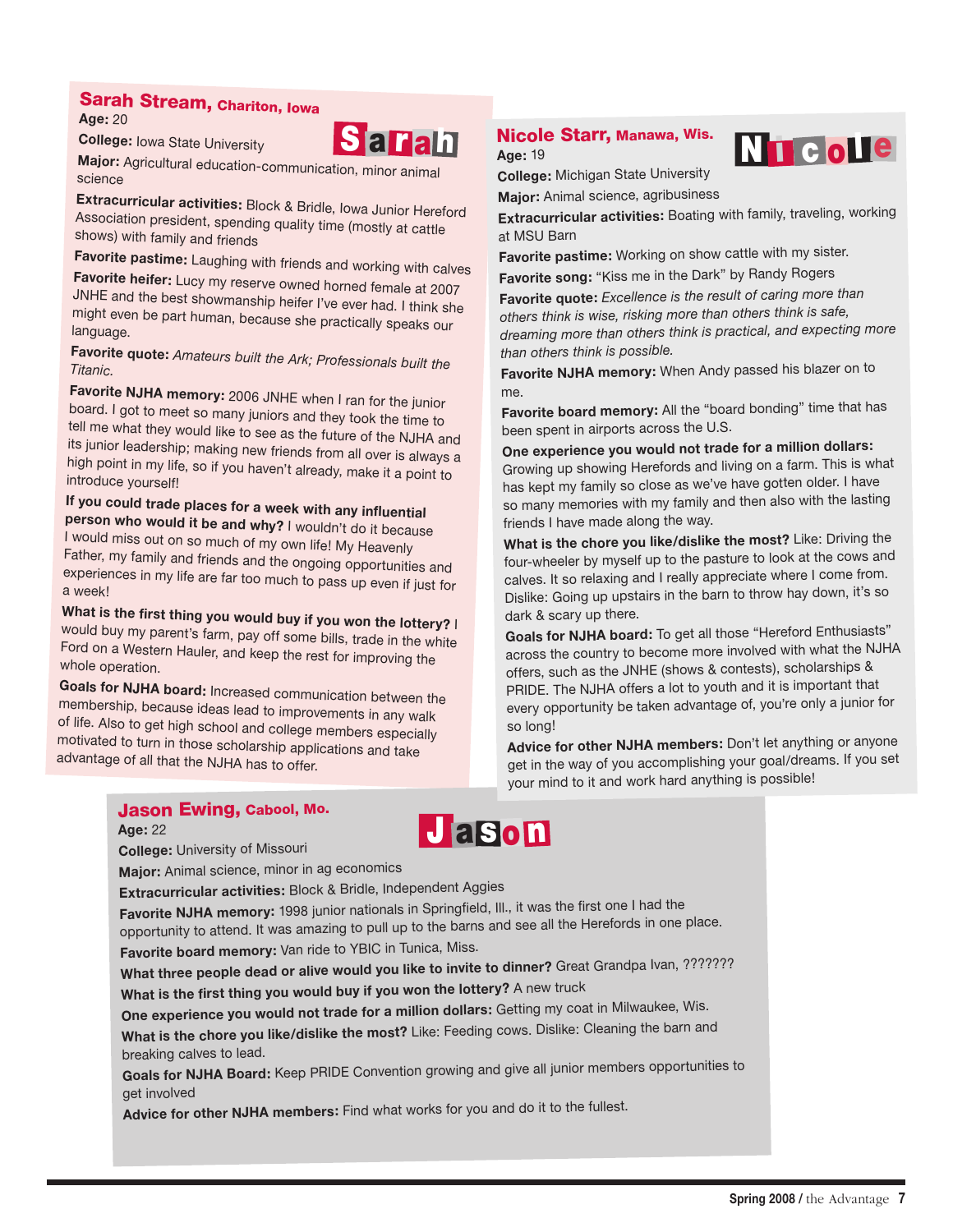

been working with the American Hereford Association (AHA) since

August 2000. A short eight years later John is adapting his work to new technologies and still loving every minute.

Known as a family man, John met his wife, Peg, at the National Barrow Show in Minnesota, when she was the editor of the Hampshire Herdsman. The couple was married a year later. Though John is a graduate of Purdue University his three children are partial to scarlet and gray — Jay, MaeLyda and Emily are attending The Ohio State University to continue their education.

Before joining the AHA team, John worked for the American Yorkshire Association, Drovers Journal and a pet food store. His family farm is proud of its Big 10 Farm title, as it is known, where they have 10 acres and enthusiastically follow the Big 10 conference.

John bought his first cattle in 1968 for a 4-H project. He purchased his first Hereford steer in the fall of 1969, which stood reserve grand at the Jasper County Fair in 1970. That same steer went on to win the Indiana State Fair. The judge was Roger Hunsley, Purdue University.

Hunsley encouraged John to attend Purdue and try out for the livestock judging team. In 1976 John was on the Purdue meats team and in 1977 John served on the livestock judging team. He went on to place fourth high individual at the North American contest.

When asked to describe an average day in his life, John says each day is different and that is what is great about his job.

"If I am home on Mondays I do all my reporting to Kansas City at that time. Each week I provide Kansas City with a time report, a mileage report on the AHA staff car, and an expense report," he explains. "All sale reports have to be sent to Kansas City within 24 hours after the conclusion of the sale. We call them quick sale reports. This is so Kansas City can get the information on the AHA Web Site. I try to finish the long sale report the same day if possible. Show reports

along with photo identification are due immediately after each show. I report to Joe Rickabaugh at AHA. I also work with Amy McCrea who is in charge of advertising for the Hereford World. For catalogs and membership directories, I work with Michele Clogston in Creative Service. Jack Ward and I communicate weekly concerning performance updates. I also communicate with the other field staff members regularly."

Since John deals so much with sales he is usually only

home four or five weekends a year. His work is seasonal with state meetings and Expos the first part of the year, and then traveling to check new spring calves, throw in some Junior preview shows, State Fairs, and production sales, along with writing articles for five different state publications. John remains efficient now with a cell phone and email. When he first began his career he would have to stop at roadside rest areas to use pay phones as he approached a destination.

John says his favorite part of working for the AHA is, "The people involved with Hereford cattle are great! Many are some of my best friends. It has truly been rewarding to see the increase in the value of Hereford cattle since 2000 when I started with AHA and the demand that has been created for the Hereford breed only continues to grow."

If you ever run in to John be sure to start a discussion on Big 10 sports and you will make a fast friend. This man who has dedicated so much time to the Hereford breed and the AHA members still finds time to follow his alma mater and his own words, "Go Boilers!"

## Perspective of a Past Junior Board Member

Sam Shaw has been involved with Hereford cattle and the junior association for a long time. Sam was a member of the American Junior Hereford Association (AJHA) board of directors from 1995-1998, and attended some of the first meetings about merging the two associations — AJHA and the National Polled Hereford Council.

Sam graduated in 1999 from the University of Idaho. He resides with his family Caldwell, Idaho, where they work alongside his parents, raising registered Hereford, Angus, and Red Angus cattle.

Sam says what he enjoyed the most about serving on the AJHA board was the opportunity to meet amazing Hereford producers from across the country and seeing how different types of cattle worked best in different operations and regions of the country.



"It takes up a good deal of time and parent support to be involved in the NJHA and showing," Sam says. "But the memories and life lessons that you take from this organization will help you tremendously in the future."

Responsibility is the main trait Sam says developed during his term on the AJHA board.

"In any leadership position, you are constantly faced with decisions," he explains. "You have to decide which to choose for the betterment of the entire organization, and that decision is not always the most popular. Being able to make

the right decision and stand by it correlates not only to the junior board, but into everyday life."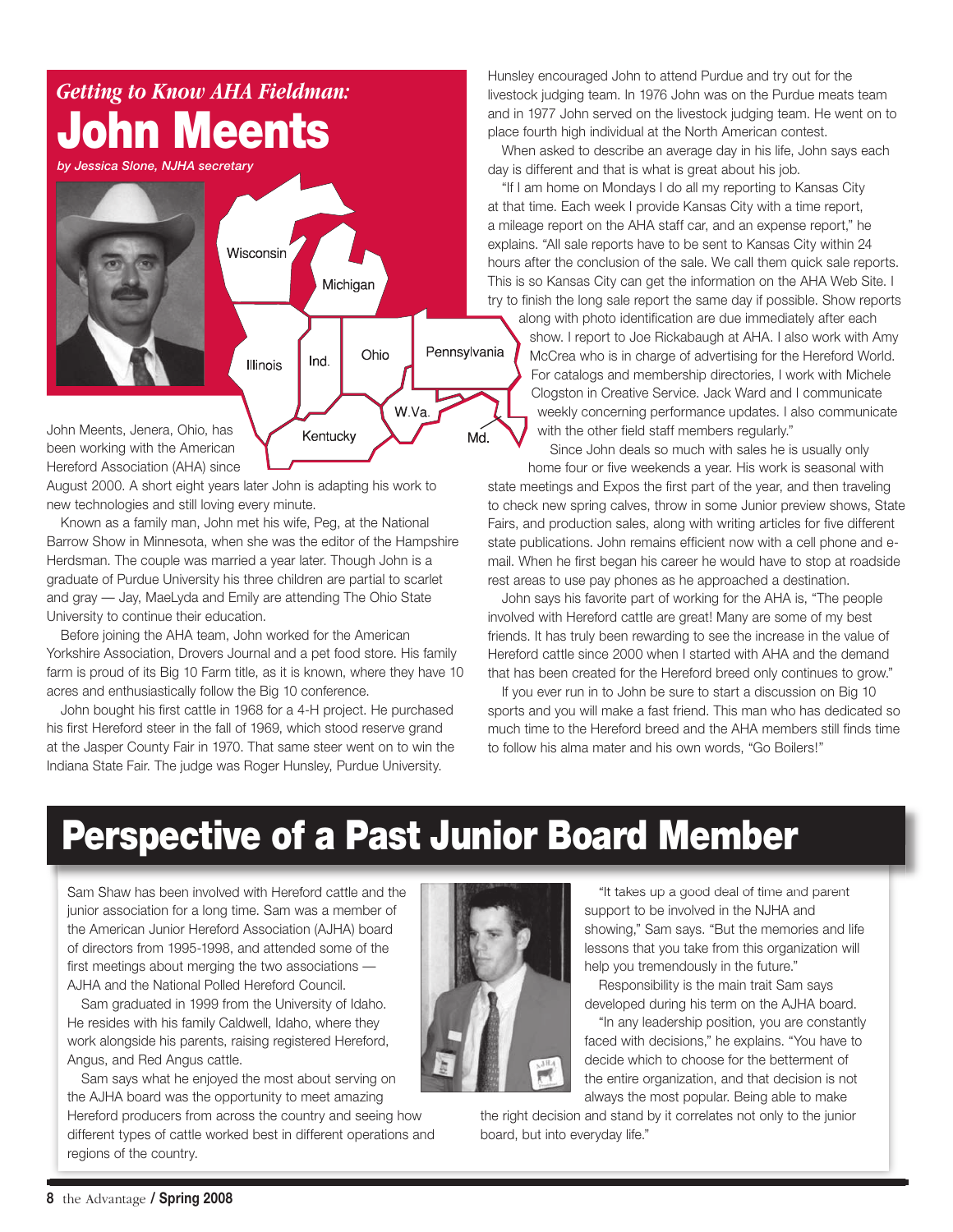# *A Servant at Heart*

### *by Katlin Mulvaney, NJHA director*

Through the eyes of Craig Huffhines, having a servant heart, a positive attitude to enjoy life and a balance between career and family, are the key ingredients for success. What more could a person ask for coming from a small farming community, where the Huffhines family raised 30 head of cattle in the metro area of Dallas, Texas? Today he says, "I had a very similar background as (Hereford) youth today, a love for the beef cattle industry. It doesn't matter what your background is, as long as you have a heart (passion) for what you are doing and energy for it!"

While growing up, Huffhines loved to be active. From playing basketball for his 2A High School team, being FFA chapter president and traveling to National Western Stock Show, Fort Worth and countless jackpot shows, needless to say, he experienced multiple opportunities that served as stepping stones for development of his abilities and his success.

Huffhines' life dramatically changed when he sold all his cattle, and stepped foot onto the Texas A&M University campus to pursue his education in agriculture business. While completing his undergraduate degree, he was involved in many organizations and activities, but one that impacted his life the most was being a competitive member of the Texas A&M livestock judging team. Evaluating livestock was in his family. His father had worked in the meat industry and as a commodity broker for more than 40 years.

As Huffhines reminisced on the extensive traveling while on the livestock team, his voice energized around his reflection of experiences of seeing numerous colleges and campuses, being exposed to research projects being conducted across the U.S. to address the problems and challenges of the livestock industries, and most importantly, developing relationships with teammates, department heads and influential leaders in the livestock world.

Going to graduate school was his next significant stepping stone for success. At Colorado State University, he had the privilege to be mentored and study under Gary Smith, a world-renowned meat scientist, and participate in research projects that broadened Huffhines horizons. As the lead graduate student, he was involved with the project focused on beef quality assurance and the carcass traits of Hereford-crossed cattle. The question he asked himself was, "What can we do to add value to the market and the quality of the breed?" Working with Smith portrayed a portrait of passion and knowledge for the meat industry and in return, provided Huffhines with a wealth of intellectual

resources, industry contacts and a friendship that he still values today.

In 1997, just two years after the merger of Polled Hereford and Hereford breed associations, Huffhines decided to apply for the executive vice president of the American Hereford Association. Assuming this leadership position for the Hereford breed, Huffhines has had the opportunity to travel to several World Hereford Conference tours,

## **Here to Help**

#### *by Kandi Knippa, NJHA Director*

The National Junior Hereford Association (NJHA) is a huge organization with unlimited opportunities for all members. In the midst of everything that our association has to offer, each director is here to serve you.

With board members serving from all parts of the nation, there is certain to be one who lives close to you and you can make a connection with. Whether you are a newcomer to the NJHA or just wanting to become more involved, we are here to help.

Many board members have been NJHA members for many years and have participated in all of the contests and taken advantage of many leadership opportunities. As we all know, there is more to the NJHA than just showing.

As a board, we work hard throughout the year to plan numerous activities we think the juniors can benefit from. The Junior National Hereford Expo is always an unforgettable week filled with contests, social functions and outstanding Hereford cattle. Program for Reaching Individuals Determined to Excel (PRIDE) Convention has always been a hit among juniors and the number of participants increases each year, no matter what area of the country we travel too.

PRIDE Convention is designed to help Hereford youth develop those important leadership skills and to familiarize juniors with industry knowledge. Leadership-minded training sessions combined with outstanding speakers help to make it an educational yet fun-filled week. I encourage everyone to become involved within your state as well as national organizations. Get out of the cattle stalls, meet new people from different states and become active. Part of what makes our association so exciting is the fact that we each live in different parts of the country yet we share the common thread of having a passion for raising Hereford cattle.

The purpose of the board is to serve juniors and to represent them to the best of our ability. If you have any questions, are interested in becoming more active in any facet of the NJHA, or if you just need a fellow Hereford junior to talk to, don't hesitate to give one of us a call or drop us an e-mail. We love meeting new junior members and to catch up with old friends, so please do not hesitate to introduce yourself and say hello when you see us at upcoming events. I look forward to meeting everyone as I continue to serve on the junior board! You are our greatest asset — so get active and know there are others who are hear to help.

which included the world's largest food show in Germany to Australia with it's population of more than 3 million Hereford cattle. His influence has taken him to Denmark, Canada, South America, Austraila and Mexico just to name a few.

Huffhines encourages National Junior Hereford Associations members to strive to have and develop confidence, to step out of their comfort zone, and

always strengthen their communication and interpersonal skills by interacting with people.

"Taking advantage of every opportunity to make a positive difference for others is what defines who you are and your success as a person," he says. "If you wish to succeed, first, you have to be happy with your lifestyle and the relationships that motivate you to become better."



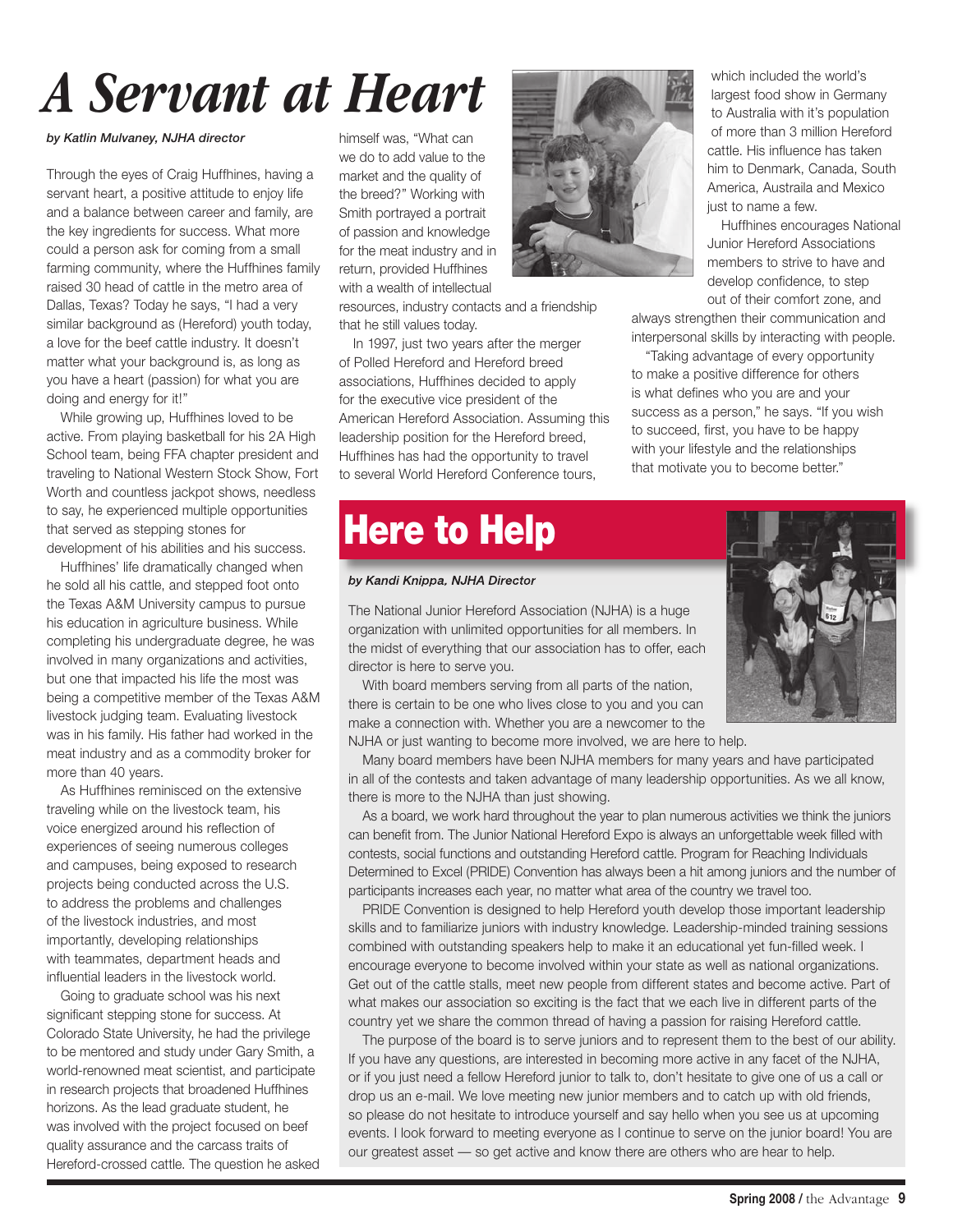## Juniors in the Spotlight: Tamar Adcock

#### *by Nicole Starr, NJHA treasurer*

A new addition to the Hereford Advantage is the "Junior's in the Spotlight" column. The very first junior that I had the opportunity to talk with is Hereford enthusiast Tamar Adcock. Tamar is the 16-yearold daughter of Jim and Jan Adcock, Assumption, Ill.

Tamar has a sister, Taryn, 13, and twin brothers, Del and Dean, 11.

This young lady has accomplished many goals during her eight-year involvement with Hereford cattle. She is also talented in many clubs and organizations offered through her school and community.

### What grade are you in and where do you go to school?

I am currently a sophomore in high school at Central A&M.

### Are you in involved with any school extracurricular activities?

Other than showing cattle, I am on the A&M varsity volleyball team, Illini United Club Volleyball Team, and 4-H. Believe it or not I actually can sew.

### You have been very successful in the showring, tell us about your biggest accomplishments?

I was the reserve champion intermediate showman at the 2007 Junior National Hereford Expo (JNHE), exhibited the 2007 Wisconsin State Fair champion heifer and the 2007 Illinois State Fair reserve champion steer (open show).

### Who do you look up to for guidance?

My family mainly, mom and dad have always guided me in the right direction. Papaw Howard, my grandfather, is a man of strong faith and I have always depended on him for good advice. The McMillan and Benedict families, especially Chad and Kyle have become people I look to for advice and encouragement.

### How did you get started in the cattle business?

My papaw Howard and Uncle Del bought me a Hereford steer from Morgan Ranch in Nebraska when I was 8 years old. "Howie" turned



out to be a big puppy dog and even won grand champion steer a couple times. It was a great first experience and I was hooked! The first couple of years, I just showed steers, then mom and dad realized that they missed having cows and wanted us kids to get the entire cattle experience-not just the showring. The first Hereford heifers came along after that and the rest is history.

### Are you active in your state association? What roles do you play?

I have been a director of the Illinois Junior Association for three years now and am also currently serving as reporter. I developed an e-newsletter this year to keep Illinois juniors better informed. I am also serving on the awards, people registration and trade show committees for the 2008 JNHE.

### Do you have any advice your younger juniors that have recently gotten involved?

Stick with it! Some years you may win alot and some years it will get very frustrating. I tend to be a competitor and it's really hard for me to lose but I have learned that winning is the easy part — it's the frustrating times that actually make you stronger. Find good mentors who will teach you and help you celebrate the wins but will also stick with you and encourage you through the rough times. No matter what, be honest — no purple banner is worth your integrity or reputation.

### What are your plans for this upcoming summer?

Currently we have seven show calves in the barn. Most are Herefords but I must confess that a couple of them are black! We will show at several expos and preview shows, some state fairs and of course the 2008 JNHE in Kansas City. In between shows, I will try to fit in volleyball camps.

The National Junior Hereford Association is all about achieving your goals, meeting new people and learning more about the industry. Tamar is no exception as she has taken advantage of every opportunity offered. As you can see this well-rounded individual is off to a bright future in the cattle business.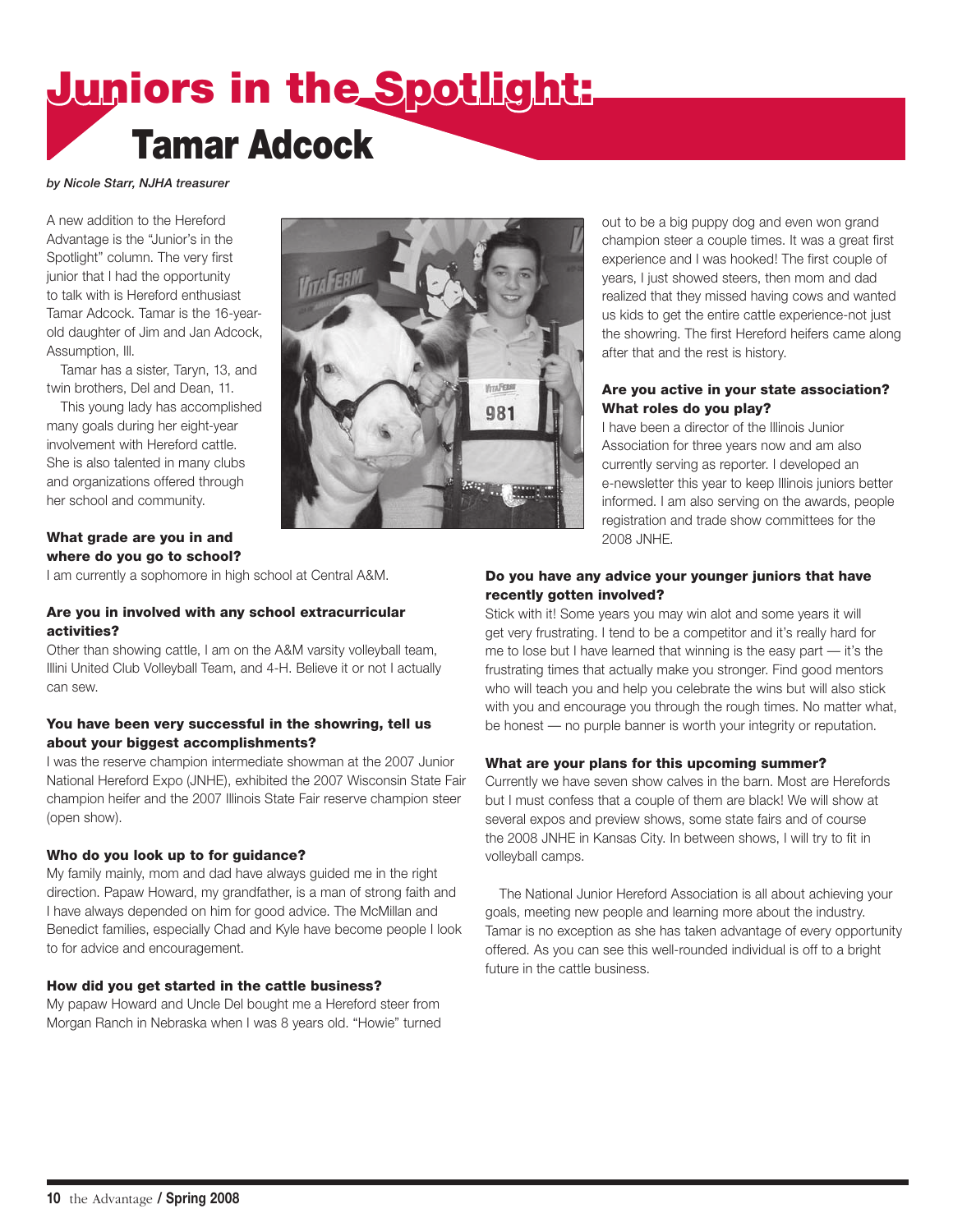### 2008 Program for Reaching Individuals Determined to Excel (PRIDE) Convention "Capitalize on Your Future" • July 31- Aug. 3, 2008 — Washington, D.C.

### Schedule (subject to change)

### Thursday, July 31

- 3 p.m. All flights should arrive at Baltimore Washington International Airport (BWI) 4 - 5 p.m. PRIDE registration — National 4-H Youth Conference Center
- Lobby
- 5:30 p.m. Welcome reception and mixer 6 p.m. Welcome to PRIDE 2008 "Capitalize on Your Future" "Why We Are Here" — NJHA board presentation
- 6:30 7:30 p.m.Keynote speaker
	- 7:30 p.m. Dinner
		- 8 p.m. Depart for "Twilight Tour of Washington, D.C." Tour Washington, D.C., attractions
	- Midnight In-room curfew–lights out

### Friday, Aug. 1

- 7:30 a.m. Breakfast (National 4-H Youth Conference Center Cafeteria) 8:30 a.m. Leadership/teambuilding workshop – Matt and Andrea Lohr 10 a.m. Break
- 10:30 a.m. Noon Leadership/teambuilding workshop continued Noon Lunch (National 4-H Youth Conference Center Cafeteria) 12:30 p.m. Depart for Washington, D.C.
	- 1:30 p.m. Tour National Cattleman Beef Association (NCBA) Washington, D.C., office
	- 3:30 p.m. U.S. Capitol Building tour
		- 5 p.m. U.S. Capitol Building photo session
		- TBD Dinner cruise on the Potomac River
	- Midnight In-room curfew-lights out

### Saturday, Aug. 2

- 7:30 a.m. Breakfast (National 4-H Youth Conference Center Cafeteria) 8:30 a.m. Depart for Washington, D.C., tour stops TBD White House tour TBD Smithsonian tour TBD Arlington National Cemetery tour 11:30 a.m. Lunch (National 4-H Youth Conference Center Cafeteria) 12:30 p.m. Depart for Maryland Hereford farm tour 1:30 p.m. Mullinix Bros. 4 p.m. Depart for Foggy Bottom Farm 5 p.m. Foggy Bottom Farm 6 p.m. Dinner and entertainment Midnight In-room curfew-lights out Sunday, Aug. 3 7:30 a.m. Breakfast (National 4-H Youth Conference Center Cafeteria) 8:30 a.m. U.S. Department of
	- Agriculture representative 9 a.m. Media training seminar
	- 10 a.m. PRIDE Convention wrap-up

No flights before 2 p.m.



| <b>ROOMATES REQUESTED</b>                                                                                                                                                                                                                                                                                                                                                                                                                                                                                                                                                                     | <b>INFORMATION FOR T-SHIRT</b><br>$\Box$ Male $\Box$ Female            |  |  |           |            |
|-----------------------------------------------------------------------------------------------------------------------------------------------------------------------------------------------------------------------------------------------------------------------------------------------------------------------------------------------------------------------------------------------------------------------------------------------------------------------------------------------------------------------------------------------------------------------------------------------|------------------------------------------------------------------------|--|--|-----------|------------|
|                                                                                                                                                                                                                                                                                                                                                                                                                                                                                                                                                                                               | T-shirt size $\Box$ S $\Box$ M $\Box$ L                                |  |  | $\Box$ XL | $\Box$ 2XL |
|                                                                                                                                                                                                                                                                                                                                                                                                                                                                                                                                                                                               |                                                                        |  |  |           |            |
|                                                                                                                                                                                                                                                                                                                                                                                                                                                                                                                                                                                               | If flying you must submit your flight schedule with registration form. |  |  |           |            |
| Advisor $\Box$ \$200                                                                                                                                                                                                                                                                                                                                                                                                                                                                                                                                                                          |                                                                        |  |  |           |            |
|                                                                                                                                                                                                                                                                                                                                                                                                                                                                                                                                                                                               | Credit card number <b>EXP.</b> Credit card number                      |  |  |           |            |
|                                                                                                                                                                                                                                                                                                                                                                                                                                                                                                                                                                                               |                                                                        |  |  |           |            |
|                                                                                                                                                                                                                                                                                                                                                                                                                                                                                                                                                                                               |                                                                        |  |  |           |            |
|                                                                                                                                                                                                                                                                                                                                                                                                                                                                                                                                                                                               |                                                                        |  |  |           |            |
|                                                                                                                                                                                                                                                                                                                                                                                                                                                                                                                                                                                               |                                                                        |  |  |           |            |
| <b>MODE OF TRANSPORTATION</b><br>Early registration fee is \$200 for juniors and advisors, which includes lodging and meals starting with dinner on Thursday through<br>breakfast on Sunday. The early registration deadline is June 15. After June 15 the registration fee for juniors and advisors is \$250.<br>Junior $\Box$ \$200<br>MasterCard Of VISA<br>Please list any medications participant is allergic to entropy and the control of the control of the control of the control of the control of the control of the control of the control of the control of the control of the c |                                                                        |  |  |           |            |

 $\_$  , and the set of the set of the set of the set of the set of the set of the set of the set of the set of the set of the set of the set of the set of the set of the set of the set of the set of the set of the set of th